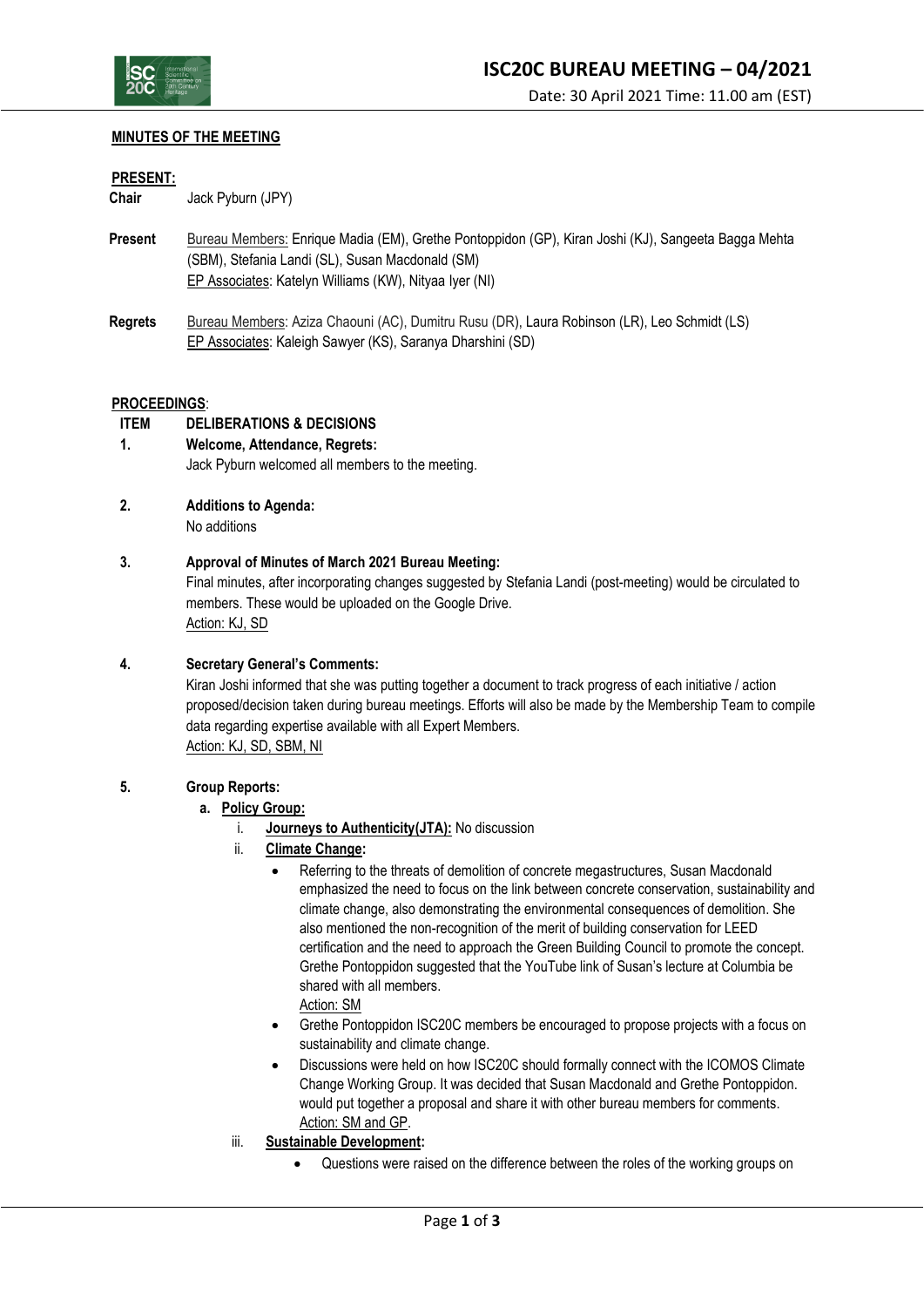

Climate Change and Sustainable Development. Susan Macdonald suggested that we should put our energies into Climate Change which would automatically take care of Sustainable Development.

- Susan asked that a bureau member or EP be identified to take over this group. Enrique Madia suggested that the floor be opened to other ISC20C members as well. Jack Pyburn would invite members for Expression of Interest. Action: JPY
- iv. **InnovaConcrete:**
	- Stefania Landi informed that the Abruzzo Workshop held on 23rd-24th April 2021 had been successfully concluded with an attendance of over 200 persons and that ISC20C was represented by her and Paul ?? (Stefania, please correct). The video recording and YouTube version of the event would be shared with members when available. Action: SL
	- Jack Pyburn informed that he had discussed the issue of endorsing the InnovaConcrte Benchmark Document with Gunny Harboe and that the latter proposed a meeting with all bureau members when the draft document would be presented. Action: JPY
- v. **Madrid-New Delhi Document Publication:** Katelyn Williams informed that translation work was continuing satisfactorily.
- **b. Advocacy Group:**
	- i. **Heritage Alerts:**
		- Quito Hotel, Ecador (Architect: Charles F. McKirahan): Stefania Landi informed that the case had been studied by her and Dumitru Rusu and was considered to be of National and not International Significance and thus the only action required of ISC20C was to send a Letter of support. However, Verónica Cristina Heras Barros, the interim President of ICOMOS Ecuador, had requested a meeting with President ISc20C to reinforce their case for international significance. Jack Pyburn suggested that the matter may also be considered as a possibility of involving members from Ecuador in ISC20C. Action: Sl, DR, JPY
		- Kala Academy, India (Architect: Charles Correa):
			- Kiran Joshi explained that while the contribution of Charles Correa was acknowledged globally and the concerned building was of international significance, the Heritage Alert did not bring this out properly. It was decided that the authors would be asked to revise the submission. Action: KJ
			- Grethe Pontoppidon suggested that the authors be also asked to refer to the Historic Thematic Framework for contexualising the property. It was agreed that this approach can be used for all Heritage Alerts and that the HTF be integrated with HA proposals.

# Action: ?? (Jack, please suggest)

- Heritage Alert from Mexico: Enrique Madia informed that he would soon send a Heritage Alert from Mexico. Action: EM
- ii. **World Heritage Advisory:** No discussion.
- iii. **WM Watch:** A reminder mail inviting volunteers to be sent to all members Action: SL, NI
- iv. **Heritage Applause:** Stefania Landi informed that she had received the template with information about the Heritage Applause. Action: SL